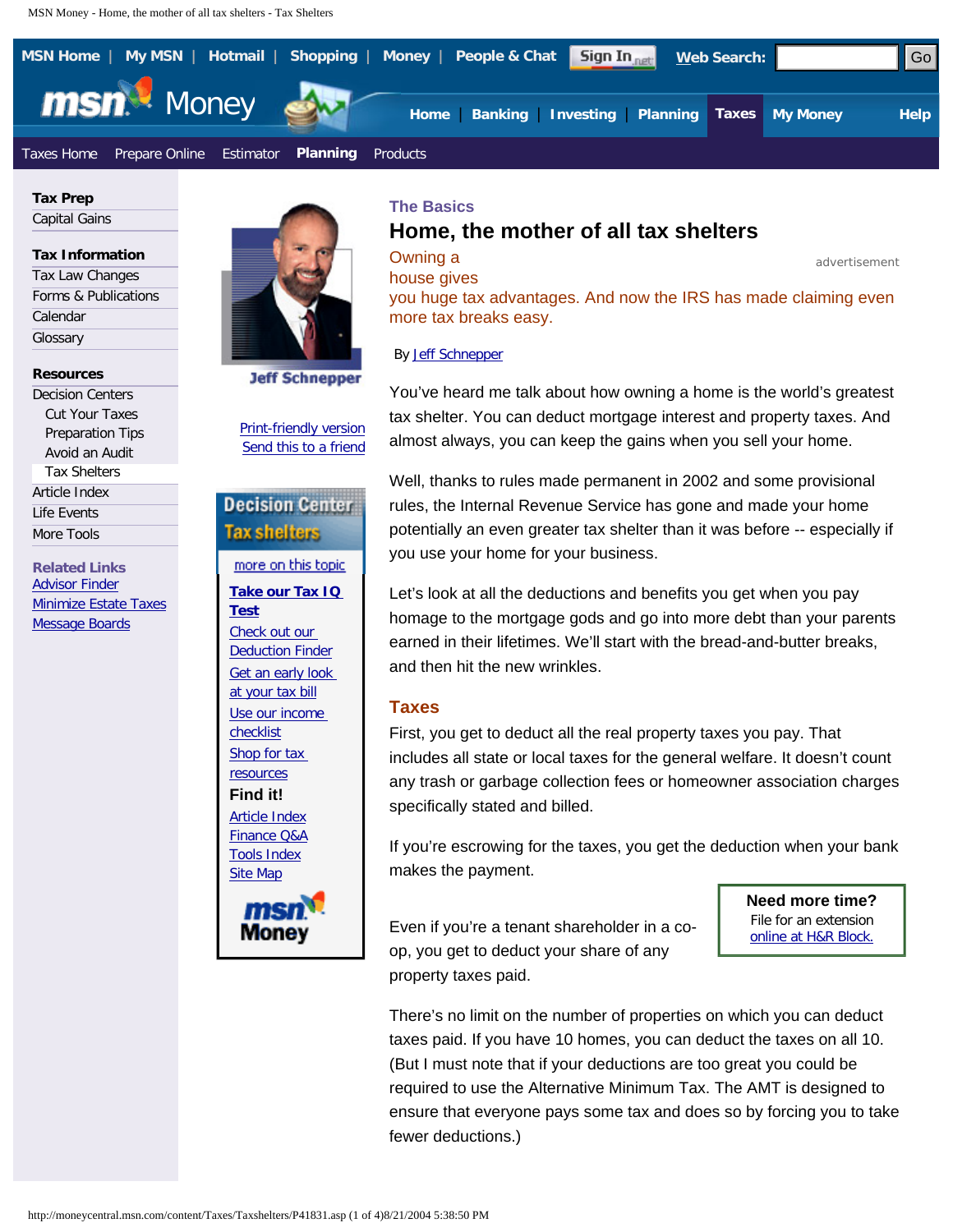## **Related Articles**

**Interest**

[Unlucky 7: The top](http://moneycentral.msn.com/content/Taxes/Cutyourtaxes/P41352.asp)  [taxpayer mistakes](http://moneycentral.msn.com/content/Taxes/Cutyourtaxes/P41352.asp)

[Protect your family with a](http://moneycentral.msn.com/content/Taxes/Taxshelters/P33545.asp)  **[partnership](http://moneycentral.msn.com/content/Taxes/Taxshelters/P33545.asp)** 

> Let Uncle Sam pay for [college](http://moneycentral.msn.com/content/CollegeandFamily/Cutcollegecosts/P36840.asp)

## **Related Resources**

[Prepare and file your 2003](http://moneycentral.msn.com/redir/gredir.asp?pageid=MC_HRBLOCK_OLTP&target=http://ad.doubleclick.net/clk;6824273;8701577;s?http://www.hrblock.com/taxes/partner/product.jsp?productId=31%26otpPartnerId=1038)  [taxes online](http://moneycentral.msn.com/redir/gredir.asp?pageid=MC_HRBLOCK_OLTP&target=http://ad.doubleclick.net/clk;6824273;8701577;s?http://www.hrblock.com/taxes/partner/product.jsp?productId=31%26otpPartnerId=1038)

[Federal tax form links on](http://moneycentral.msn.com/taxes/taxinfo/fedpub.asp)  **[MSN Money](http://moneycentral.msn.com/taxes/taxinfo/fedpub.asp)** 

[Visit our Tax home page](http://moneycentral.msn.com/tax/home.asp)

[Decision Center: Cut your](http://moneycentral.msn.com/Content/Taxes/Cutyourtaxes/CutyourTaxes.asp)  [tax bill now](http://moneycentral.msn.com/Content/Taxes/Cutyourtaxes/CutyourTaxes.asp)

**Related Sites**

[Visit the IRS Web site](http://www.irs.gov/)

Uncle Sam wants to put you in a home. Sorry, that doesn't sound right. How about, Uncle Sam wants to put you in a house? In any case, our government wants to subsidize your home purchase. It does that by making your interest payments deductible.

Interest paid on the purchase of your principal residence is deductible. You can even finance additional land, adjacent to your home, and deduct the interest as qualified residence interest. You can also deduct the interest you pay to buy a second residence or vacation home.

The personal-interest deduction is limited to the first \$1 million of debt. If you plan to spend more than \$1 million for your house, call your accountants.

You can also deduct the interest on as much as \$100,000 worth of home-equity debt. As long as the house has the equity and the debt is secured by that equity, the IRS doesn't care what you do with the borrowed money. You can use it for whatever you want, including a vacation or a party to celebrate your newfound deductions.

If you're in the 28% bracket, \$100 in interest paid only takes \$72 out of your pocket. Uncle Sam pays the other \$28 in income taxes forgone.

### **Gain exclusion**

Here's where the IRS gave up the farm this past year.

[Read IRS publication 946](http://www.irs.gov/pub/irs-pdf/p946.pdf) Forget about having to roll over your gain into a new home. Forget about the \$125,000 gain exclusion if you're age 55 or older. Both are now ancient history. The new rule is good no matter how old you are. And though the IRS has been accepting it for about two years, the new rule is now permanent (with a few new wrinkles -- the type that are good for you).

> If the property was your principal residence for any two of the five years prior to sale, you can exclude from taxes \$250,000 in *gain* (\$500,000 on a joint return). If you qualify under the 2-out-of-5 rule, you normally sign an affidavit at settlement. If the house sold for less than \$250,000/ \$500,000, the sales amount isn't even reported to the IRS because you have no tax liability on that sale.

This isn't a one-time exclusion. You don't have to buy a new house. You can even rent, and you can get another full exclusion every two years, or whenever you qualify. But, if you have a \$250,000/\$500,000 gain every two years, I want to meet your real-estate agent and get in on the gold mine.

You can even get a *partial* exclusion based on the time of use and ownership. But you only get the partial exclusion if the sale is because of: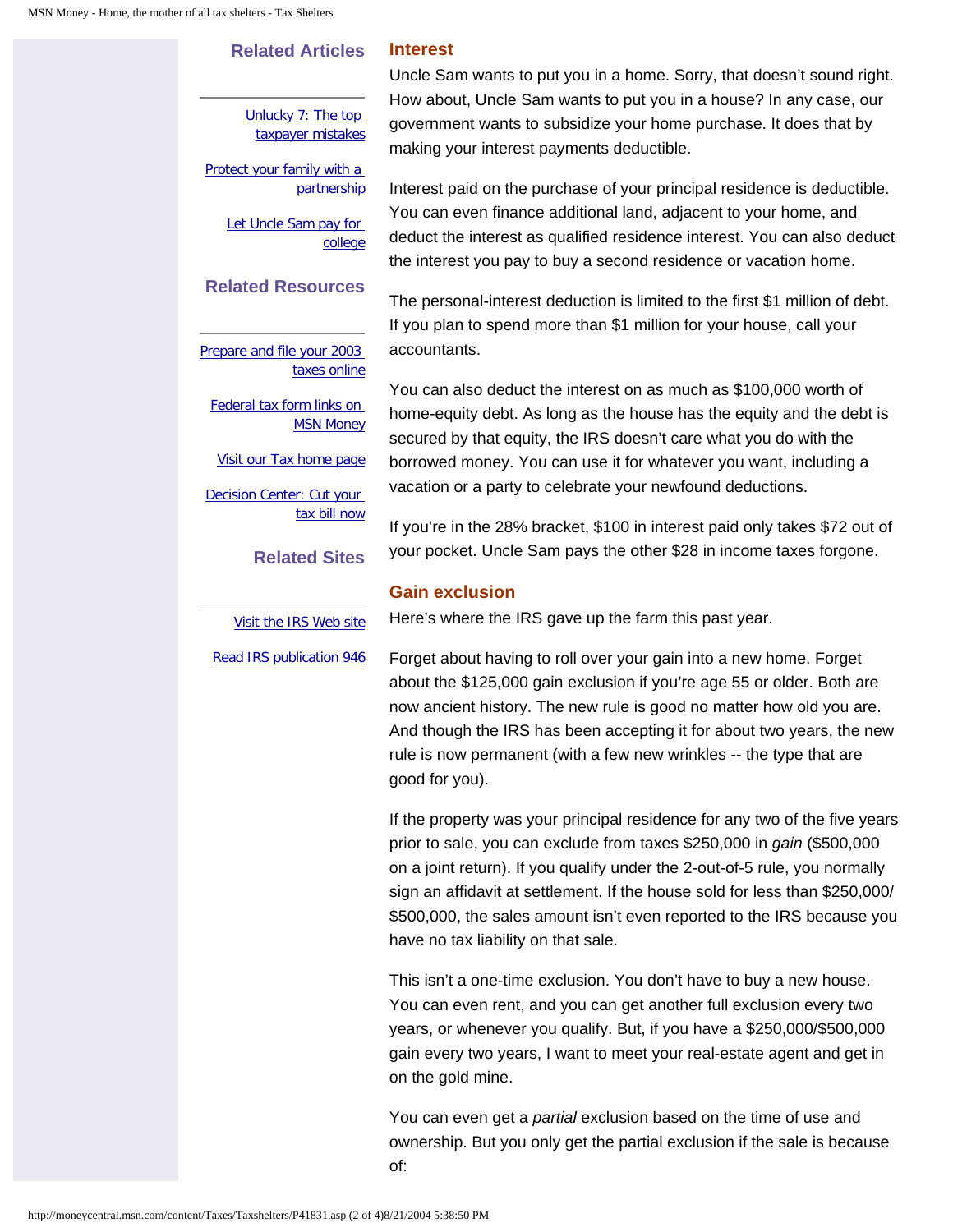- A change in place of employment, or
- Health reasons, or
- Unforeseen circumstances.

The partial exclusion is based on the maximum exclusion, not on the basis of your actual realized profit. So, say you bought a home for \$250,000 and sold it, because of a job change, for a \$25,000 profit after only one year.

Because the sale was covered by a change in employment, you get a partial exclusion. It was your principal residence for one year out of two, so 50% of the maximum exclusion, up to \$125,000 in total gain, is excluded. Since that's more than the \$25,000 gain you actually realized, no tax is due on the sale. That's because you exclude half the maximum allowed, not the gain itself. It's a major tax break. Not many properties are going to appreciate more than \$125,000/\$250,000 in one year.

The key is to qualify for the partial exclusion if possible. "Change in employment" covers anyone who lives in the household. The person doesn't even have to be an owner of the property. The "change in employment" must be the *primary* reason for the move. There's a "safe harbor" that assumes that it was the primary reason if your new job is at least 50 miles farther from the residence sold than where you used to work.

But if you don't meet the "safe harbor," all is not lost. You'll just have to prove (if you're audited) that it was the primary reason for the move based on the facts and circumstances of your case.

Health reasons include advanced-age-related infirmities, the need to move to care for a family member, or to obtain or provide medical or personal care for a qualified individual suffering from a disease, illness or injury.

Unforeseen circumstances are where the IRS really became consumerfriendly. Safe harbors here include divorce, death, multiple births from the same pregnancy and even a change in employment or selfemployment status that results in your inability to pay the costs and living expenses of your household. So, if your income goes down, or even if your spouse or other co-owner's income goes down, you can qualify for a partial or even a full exclusion.

Even if you don't qualify for one of these "safe harbors," you might still qualify on the basis of your specific facts and circumstances.

## **Home offices**

Here's where, in my opinion, the IRS actually crossed the line. But it